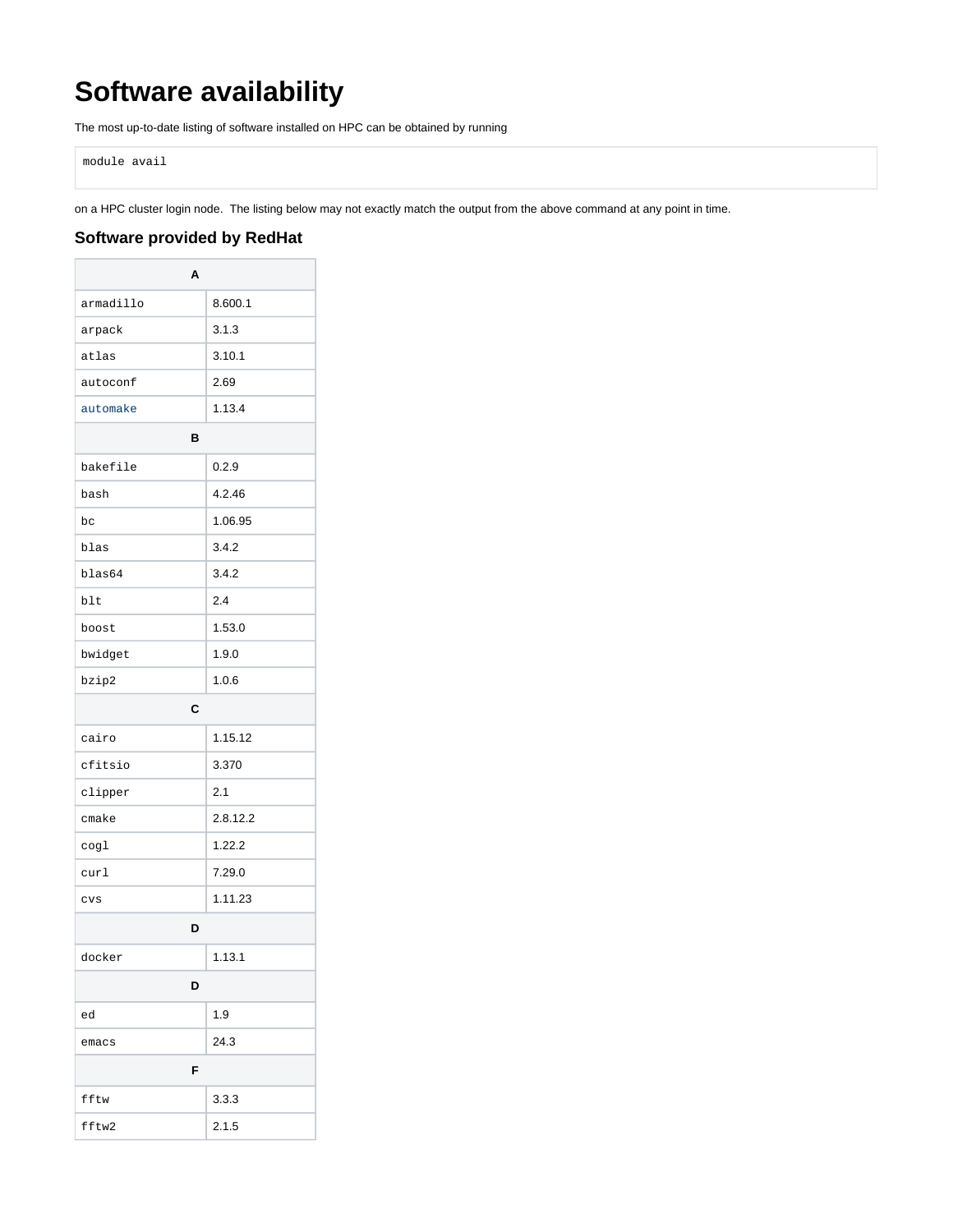| filezilla      | 3.7.4.1  |
|----------------|----------|
| freexl         | 1.0.6    |
| G              |          |
| gawk           | 4.0.2    |
| gcc            | 4.8.5    |
| gd             | 2.0.35   |
| gdal           | 1.11.4   |
| gdl            | 0.9.7    |
| ghc            | 7.6.3    |
| giflib         | 4.1.6    |
| git            | 1.8.3.1  |
| glibc          | 2.17     |
| glpk           | 4.52.1   |
| gmp            | 6.0.0    |
| gnuplot        | 4.6.2    |
| gnutls         | 3.3.26   |
| graphicsmagick | 1.3.29   |
| graphviz       | 2.30.1   |
| grass          | 6.4.4    |
| gsl            | 1.15     |
| gzip           | 1.5      |
| н              |          |
| hdf            | 4.2.13   |
| hdf5           | 1.8.12   |
| ı              |          |
| imagemagick    | 6.7.8.9  |
| imake          | 1.0.5    |
| imlib          | 1.9.15   |
| imlib2         | 1.4.5    |
| J              |          |
| jasper         | 1.900.1  |
| java           | 1.8.0    |
| Κ              |          |
| ksh            | 20120801 |
| L              |          |
| lapack         | 3.4.2    |
| lapack64       | 3.4.2    |
| lesstif        | 0.95.2   |
| libccp4        | 6.4.6    |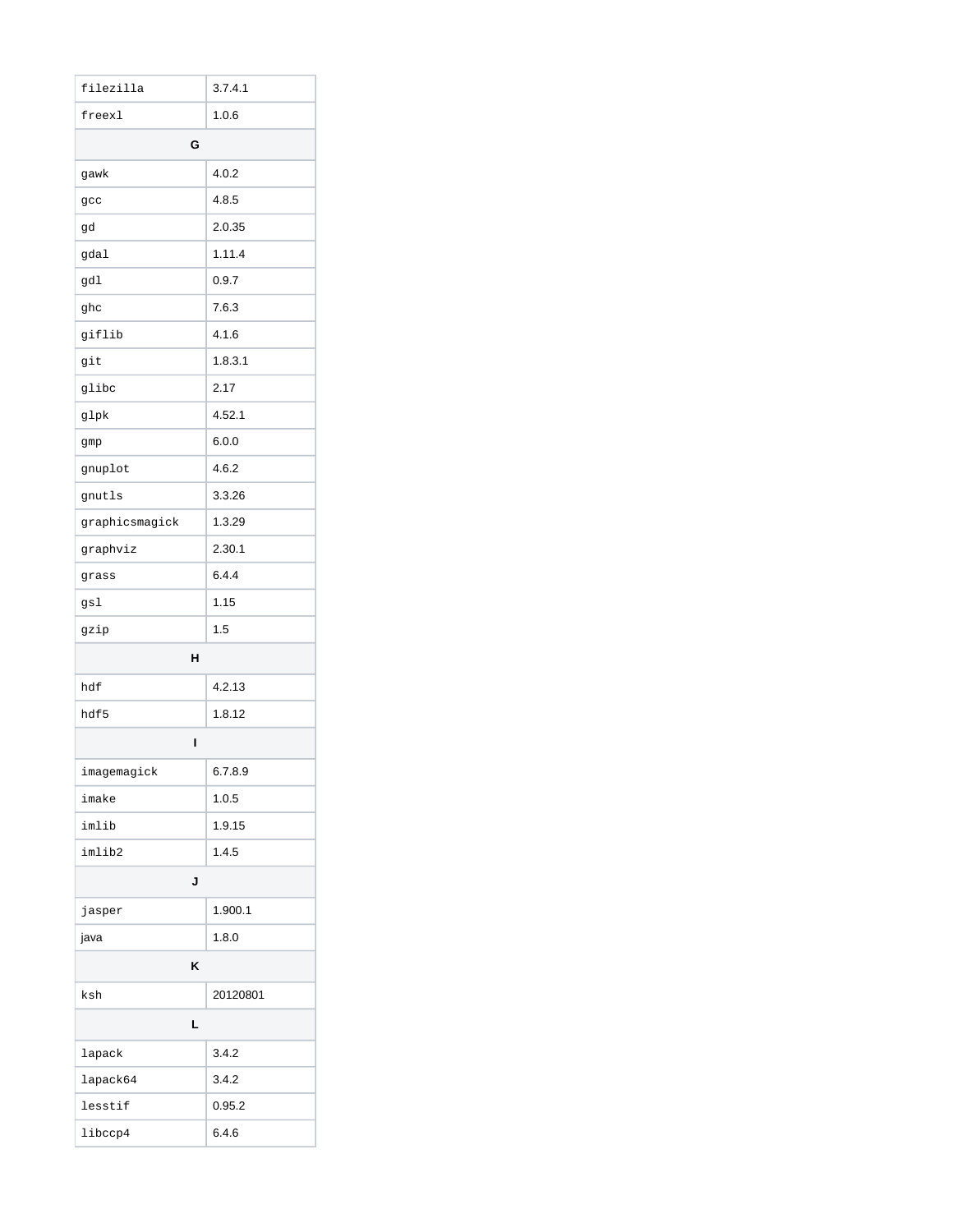| libexif       | 0.6.21                |  |
|---------------|-----------------------|--|
| libgeotiff    | 1.2.5                 |  |
| libjpeg-turbo | 1.2.90                |  |
| libmnq        | 1.0.10                |  |
| libmpc        | 1.0.1                 |  |
| libpng        | 1.5.13                |  |
| libquadmath   | 4.8.5                 |  |
| librsvg2      | 2.40.20               |  |
| libtiff       | 4.0.3                 |  |
| libtool       | 2.4.2                 |  |
| lzo           | 2.06                  |  |
| М             |                       |  |
| make          | 3.82                  |  |
| maxima        | 5.41.0                |  |
| mercurial     | 2.6.2                 |  |
| motif         | 2.3.4                 |  |
| mpfr          | 3.1.1                 |  |
| mpich         | 3.0, 3.2              |  |
| mvapich       | $2.0$ , $2.2$ , $2.3$ |  |
| N             |                       |  |
| nano          | 2.3.1                 |  |
| nc1           | 6.3.0                 |  |
| nco           | 4.4.4                 |  |
| ncurses       | 5.9                   |  |
| netcdf        | 4.3.3.1               |  |
| netpbm        | 10.79.00              |  |
| nettle        | 2.7.1                 |  |
| О             |                       |  |
| octave        | 3.8.2                 |  |
| ogdi          | 3.2.0                 |  |
| openjpeg2     | 2.3.0                 |  |
| openmpi       | 1.10.7, 3.0.2         |  |
| openssh       | 7.4p1                 |  |
| Ρ             |                       |  |
| p11-kit       | 0.23.5                |  |
| p7zip         | 16.02                 |  |
| pbzip2        | 1.1.12                |  |
| pcre          | 8.32                  |  |
| pcre2         | 10.23                 |  |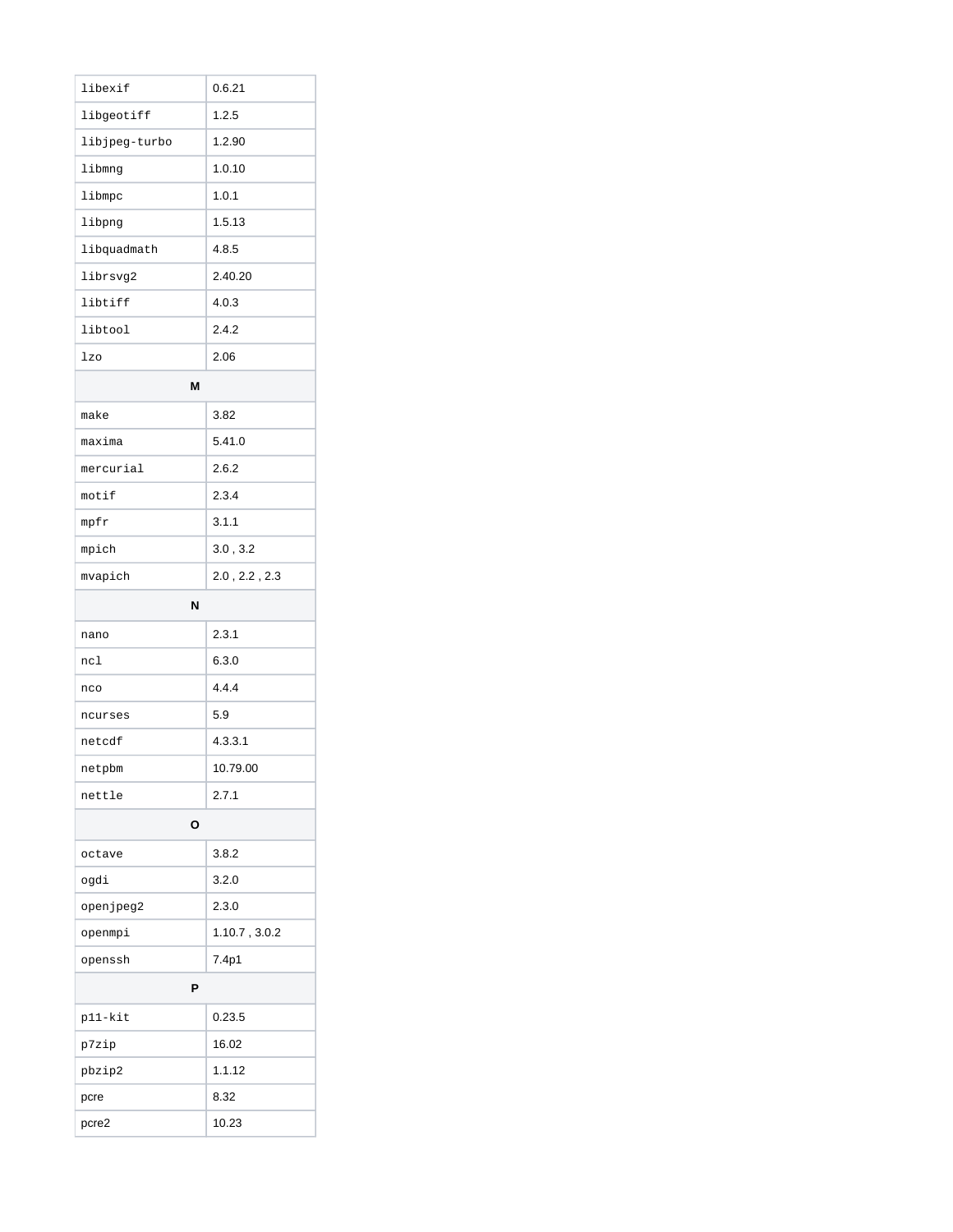| perl        | 5.16.3             |
|-------------|--------------------|
| plplot      | 5.10.0             |
| proj4       | 4.8.0              |
| python      | 2.7.5              |
| Q           |                    |
| qhull       | 2003.1             |
| qrupdate    | 1.1.2              |
| qt          | 4.8.5              |
| qt3         | 3.3.8 <sub>b</sub> |
| qt5         | 5.6.2              |
| R           |                    |
| rcs         | 5.9.0              |
| readline    | 6.2                |
| ruby        | 2.0.0.648          |
| S           |                    |
| sdl         | 1.2.15             |
| sed         | 4.2.2              |
| singularity | 2.6.0              |
| snappy      | 1.1.0              |
| sqlite      | 3.7.17             |
| subversion  | 1.7.14             |
| suitesparse | 4.0.2              |
| superlu     | 5.2.0              |
| Т           |                    |
| tar         | 1.26               |
| tc1         | 8.5.13             |
| tclx        | 8.4.0              |
| tcsh        | 6.18.01            |
| tix         | 8.4.3              |
| tk          | 8.5.13             |
| tkinter     | 2.7.5              |
| U           |                    |
| udunits2    | 2.2.20             |
| units       | 2.01               |
| unzip       | 6.0                |
| V           |                    |
| vim         | 7.4.160            |
| W           |                    |
| wavpack     | 4.60.1             |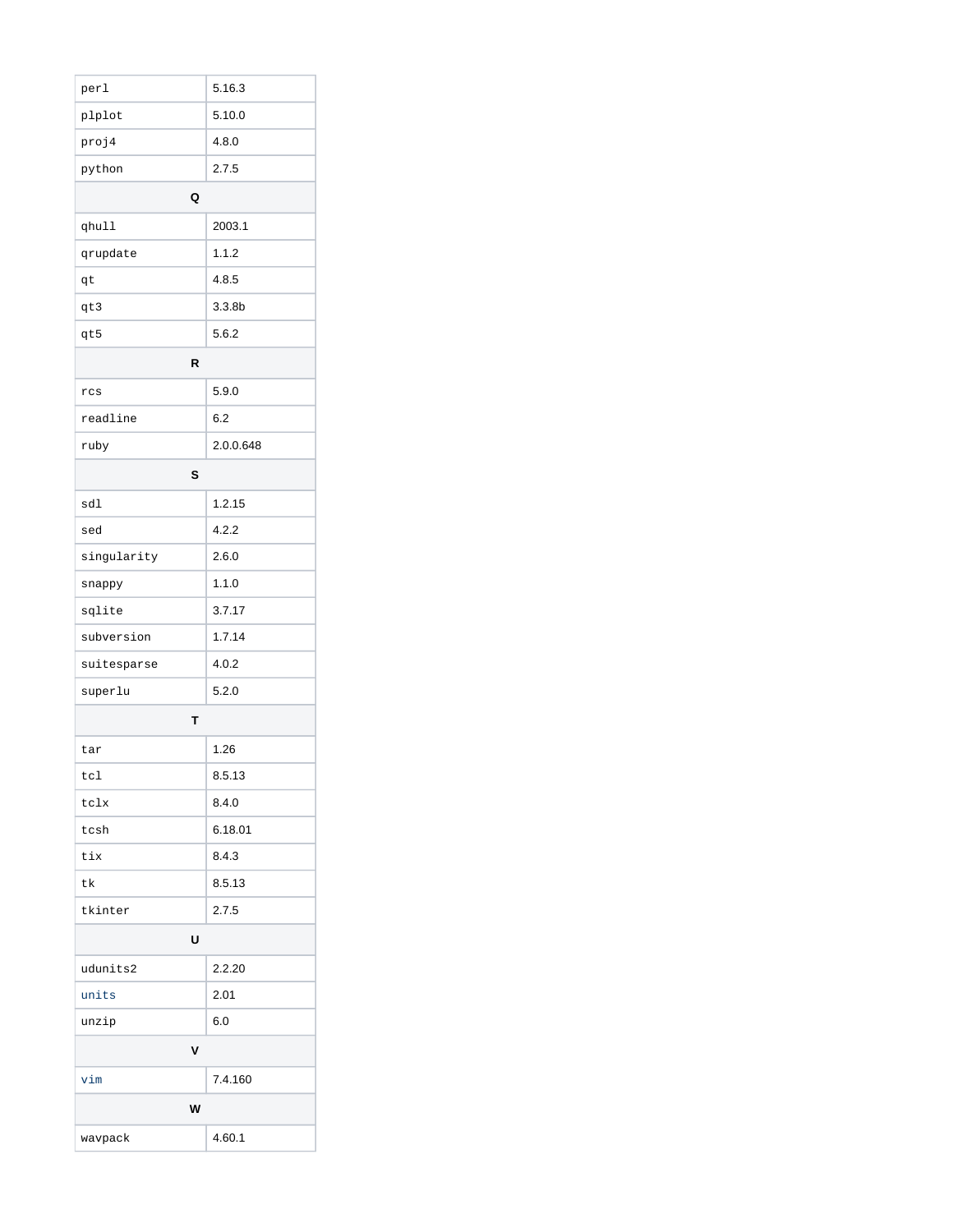| X    |       |
|------|-------|
| xfig | 3.2.5 |
| XZ   | 5.2.2 |
| z    |       |
| zlib | 1.2.7 |
|      |       |

## **Conda Environments**

 $\overline{a}$ 

| А             |                     |
|---------------|---------------------|
| abyss         | $2.2.4$ , $2.3.1$   |
| ac-diamond    | 1.0                 |
| admixtools    | 6.0, 7.0.1          |
| admixture     | 1.3.0               |
| angsd         | 0.931, 0.935        |
| assemblyscan  | 0.3.0               |
| assemblystats | 1.0.1               |
| astral        | 5.7.3               |
| augustus      | 3.3.3, 3.4.0        |
| в             |                     |
| bamm          | 1.7.3               |
| bamtools      | 2.5.1               |
| bayescan      | 2.0.1               |
| bazel         | 2.1.0, 4.1.0        |
| bcftools      | 1.9, 1.12           |
| beast         | 1.10.4              |
| beast2        | 2.6.3               |
| bedtools      | 2.30.0              |
| biopython     | 1.70, 1.78          |
| bismark       | $0.22.3$ , $0.23.0$ |
| blast         | 2.9.0, 2.11.0       |
| blat          | 36                  |
| boost-cpp     | 1.76.0              |
| bowtie2       | 2.4.1, 2.4.3        |
| busco         | 3.0.2, 5.1.3        |
| bwa           | 0.7.17              |
| C             |                     |
| cairocffi     | 1.2.0               |
| canu          | 1.4, 2.1.1          |
| cap3          | 10.2011             |
| cd-hit        | 4.8.1               |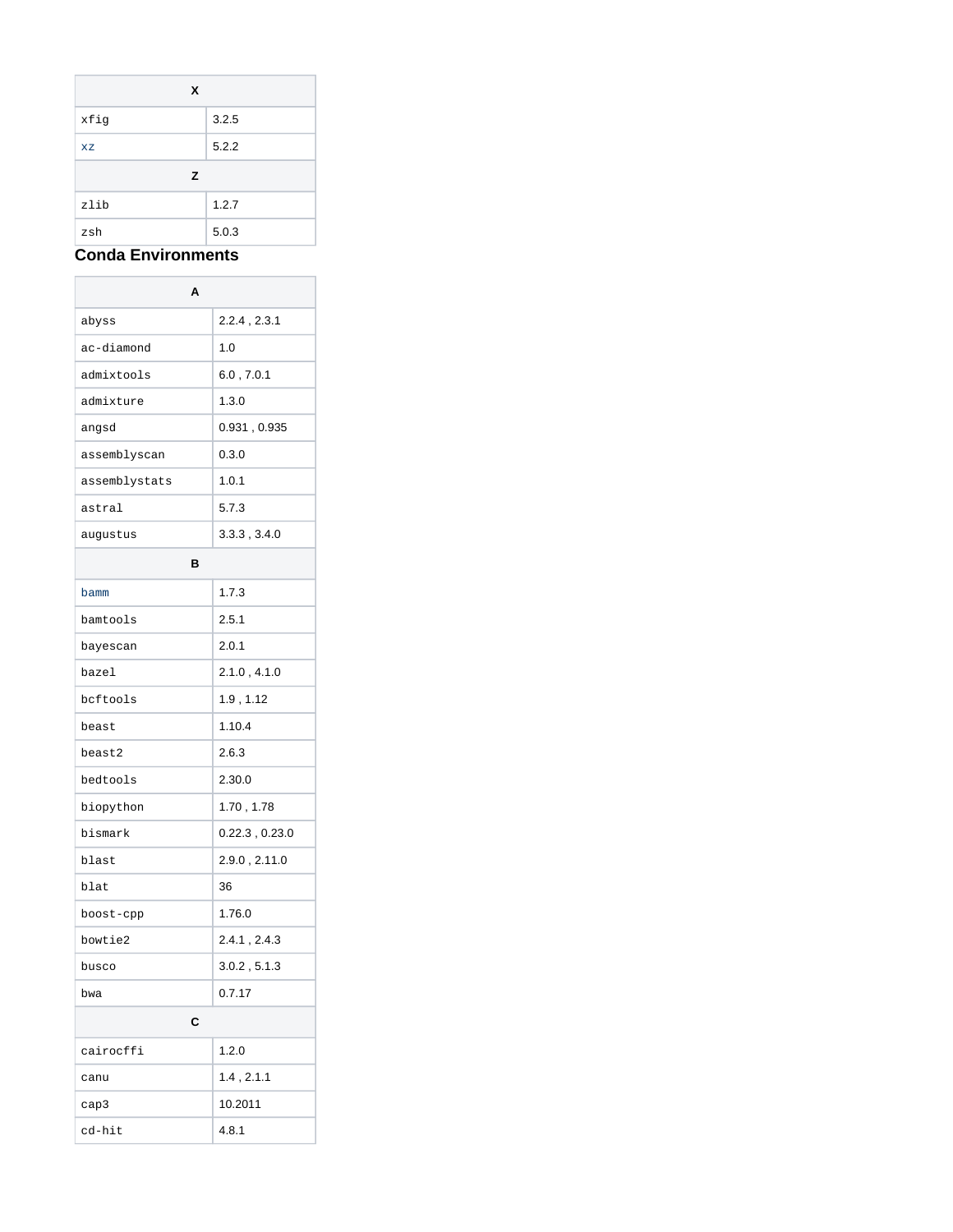| checkmgenome             | 1.1.3             |  |
|--------------------------|-------------------|--|
| cloog                    | 0.18.0            |  |
| corset                   | 1.09              |  |
| coverm                   | 0.5.0, 0.6.1      |  |
| cufflinks                | 2.2.1             |  |
| cutadapt                 | 2.8, 3.4          |  |
| D                        |                   |  |
| dadi                     | 2.1.1             |  |
| das_tool                 | 1.1.2             |  |
| diamond                  | 2.0.9             |  |
| diamond_add_taxon<br>omy | 0.1.2             |  |
| dlcpar                   | 1.0               |  |
| dmd                      | 2.065.0           |  |
| drep                     | 2.6.2, 3.2.0      |  |
| E                        |                   |  |
| emboss                   | 6.6.0             |  |
| enrichm                  | 0.5.0, 0.6.3      |  |
| exonerate                | 2.4.0             |  |
| F                        |                   |  |
|                          |                   |  |
| fasta3                   | 36.3.8            |  |
| fastai                   | 2.3.1             |  |
| fastme                   | 2.1.5             |  |
| fastp                    | 0.20.1            |  |
| fastqc                   | 0.11.9            |  |
| faststructure            | 1.0               |  |
| fastx_toolkit            | 0.0.14            |  |
| ffmpeg                   | 4.3.1             |  |
| flye                     | 2.7, 2.8.3        |  |
| freebayes                | 1.3.5             |  |
| freexl                   | 1.0.6             |  |
| G                        |                   |  |
| gatk                     | 3.8               |  |
| gatk4                    | 4.1.7.0, 4.2.0.0  |  |
| gblocks                  | 0.91 <sub>b</sub> |  |
| gdal                     | 3.0.4, 3.3.0      |  |
| gdc                      | 2.0               |  |
| glpk                     | 4.65              |  |
| gmap                     | 2021.03.08        |  |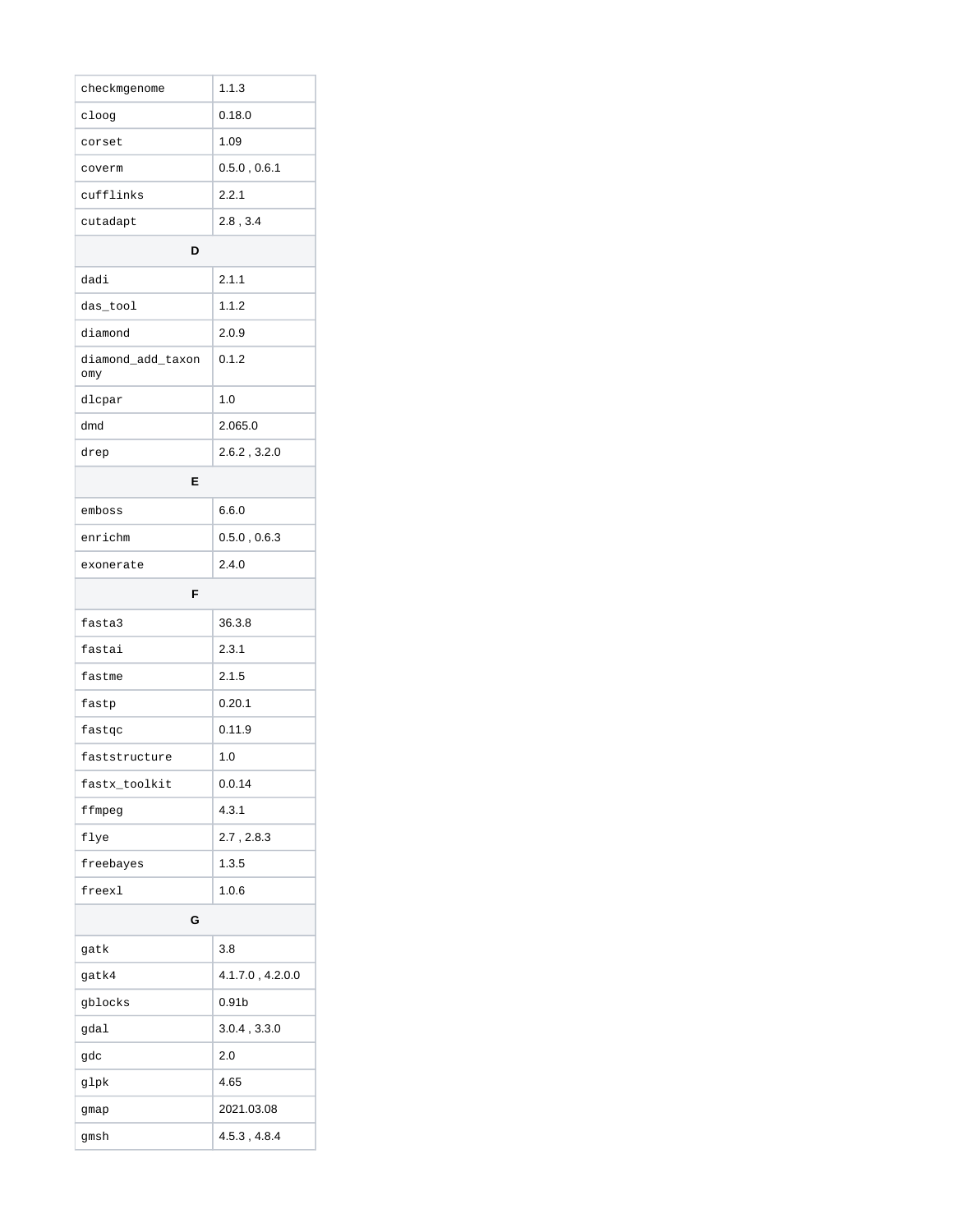| gnuplot        | 5.4.1             |  |
|----------------|-------------------|--|
| gradle         | 6.2.2, 7.0.2      |  |
| graftm         | 0.13.1            |  |
| graftm_genome  | 20210528          |  |
| gtdbtk         | 1.5.0             |  |
| н              |                   |  |
| hdf4           | 4.2.15            |  |
| hdf5           | 1.10.6, 1.12.0    |  |
| hisat2         | 2.2.1             |  |
| hmmer          | 3.3, 3.3.2        |  |
| hmmer2         | 2.3.2             |  |
| ı              |                   |  |
| iqtree         | 2.1.2             |  |
| itsx           | 1.1.3             |  |
| J              |                   |  |
| jags           | 4.3.0             |  |
| jellyfish      | 2.2.10            |  |
| julia          | 1.0.3, 1.1.1      |  |
| κ              |                   |  |
| kmer-jellyfish | 2.3.0             |  |
| kraken         | 1.1.1             |  |
| kraken2        | $2.0.8$ , $2.1.2$ |  |
| krakenuniq     | 0.5.8             |  |
| krona          | 2.7.1, 2.8        |  |
| L              |                   |  |
| lastz          | 10.4              |  |
| libgdal        | 3.3.0             |  |
| libnetcdf      | 4.8.0             |  |
| M              |                   |  |
| mafft          | 7.475             |  |
| mapdamage2     | 2.2.1             |  |
| maxbin2        | 2.2.7             |  |
| mc1            | 14.137            |  |
| medaka         | $1.0.3$ , $1.3.3$ |  |
| megahit        | 1.2.9             |  |
| metabat2       | 2.15              |  |
| metawrapmg     | 1.3.2             |  |
| metis          | 5.1.0             |  |
| mfqe           | 0.5.0             |  |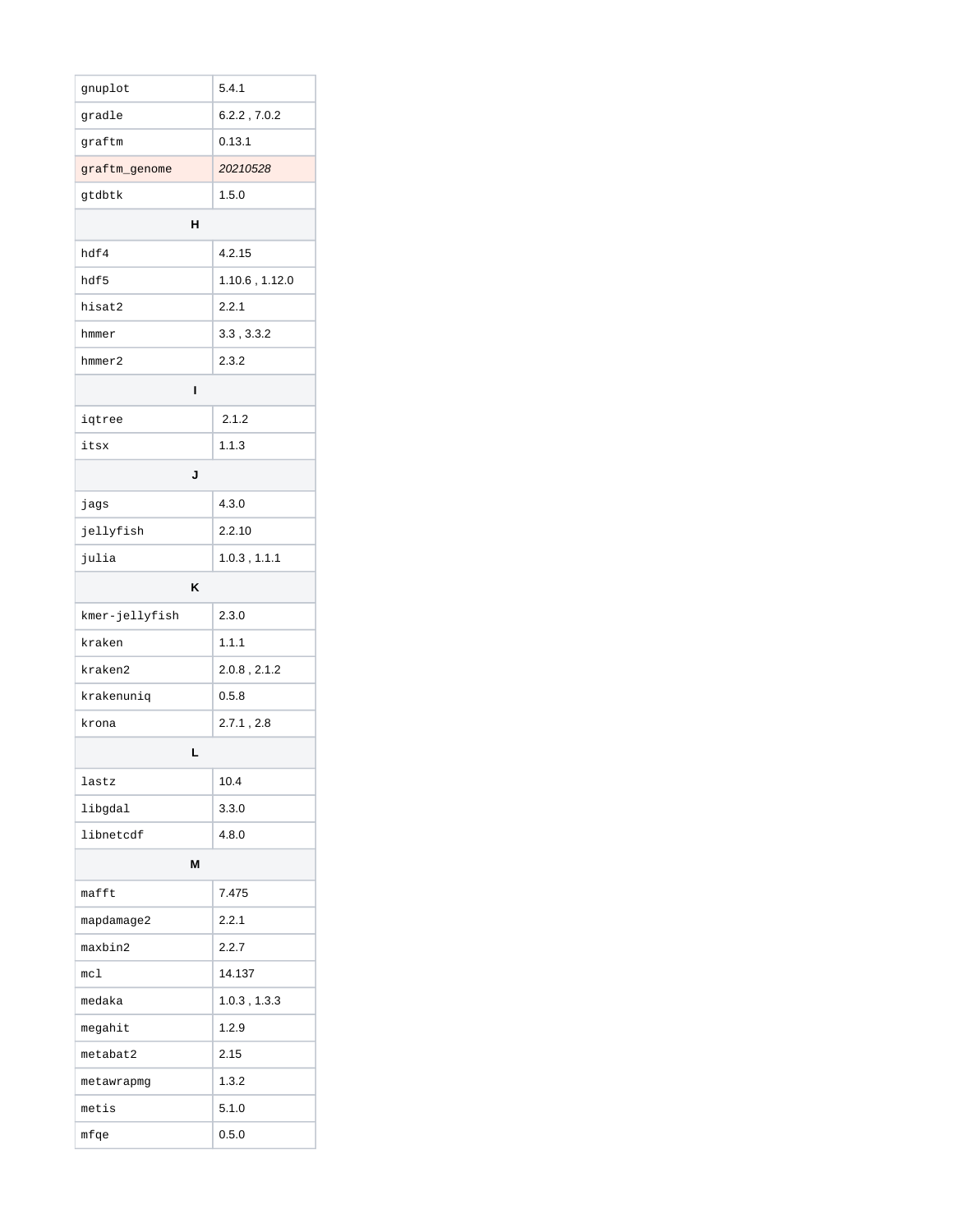| migrate-n       | 3.6.11              |
|-----------------|---------------------|
| minimap2        | 2.17, 2.20          |
| mirdeep2        | 2.0.1.2             |
| mrbayes         | 3.2.7               |
| multigc         | 1.9, 1.10.1         |
| muscle          | 3.8.1551            |
| N               |                     |
| netcdf4         | 1.5.6               |
| netcdf-cxx4     | 4.3.1               |
| netcdffortran   | 4.5.2               |
| nettle          | 3.4.1, 3.7          |
| newick_utils    | 1.6                 |
| nlopt           | $2.6.1$ , $2.7.0$   |
| О               |                     |
| orfm            | 1.3                 |
| orthofinder     | 2.2.6, 2.5.2        |
| P               |                     |
| pal2nal         | 14.1                |
| paml            | 4.9                 |
| pandoc          | 2.9.2, 2.13         |
| parallel        | 20210422            |
| pblat           | 2.5                 |
| pcre            | 8.44                |
| pcre2           | 10.31, 10.36        |
| pear            | 0.9.6               |
| petsc           | $3.12.4$ , $3.15.0$ |
| phyluce         | 1.7.0               |
| picard          | 2.22.0, 2.25.5      |
| pipits          | 2.5, 2.7            |
| plink           | 1.90b6.21           |
| pplacer         | 1.1a19              |
| prodigal        | 2.6.3               |
| proj            | 8.0.1               |
| proj4           | 6.1.1               |
| proteinortho    | 6.0.14, 6.0.30      |
| purge_haplotigs | 1.1.1               |
| pyfasta         | 0.5.2               |
| pyfastaq        | 3.17.0              |
| pyfastx         | 0.6.7, 0.8.3        |
| pyproj          | 2.6.1, 3.1.0        |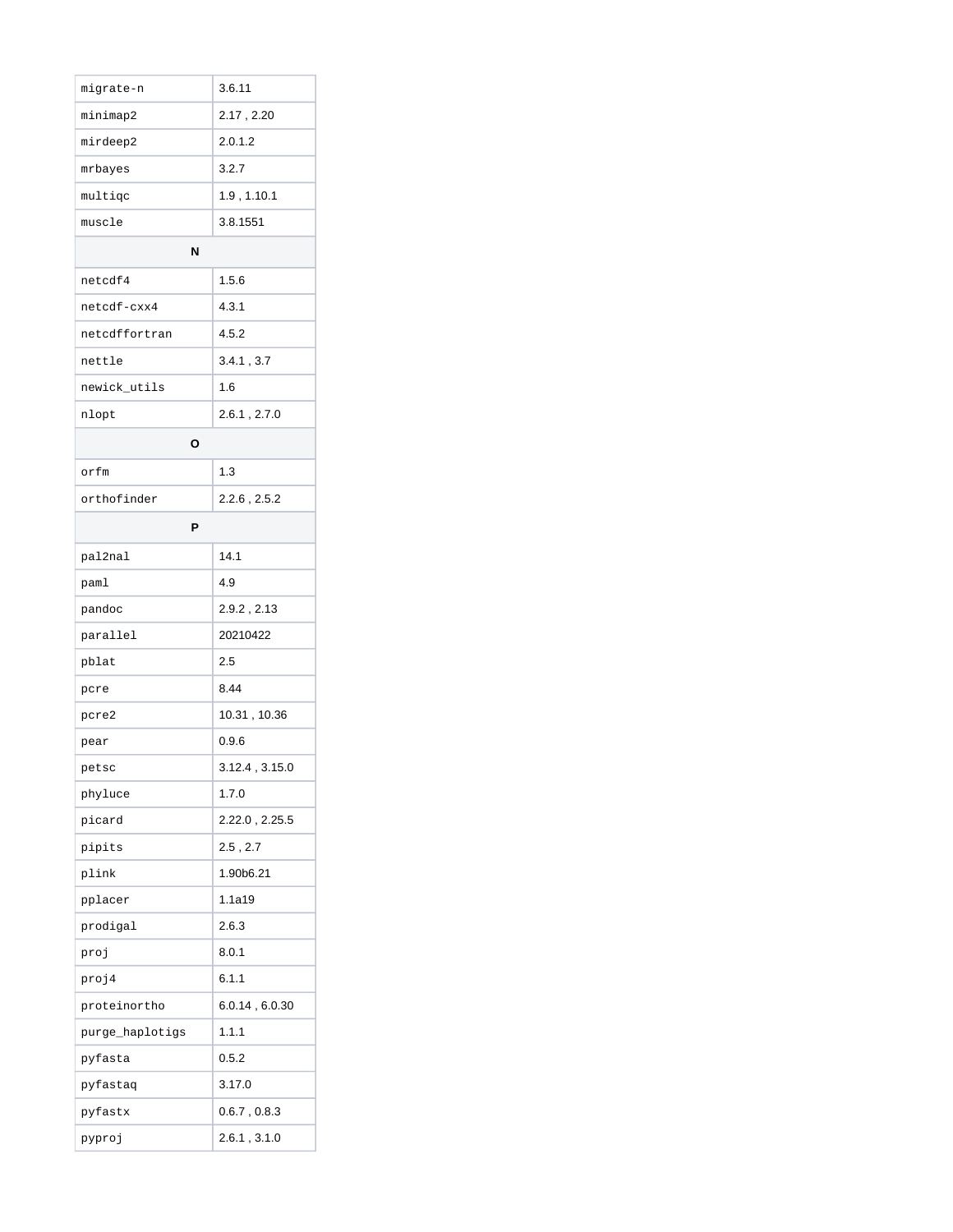| Q              |                        |
|----------------|------------------------|
| qualimap       | 2.2.2d                 |
| quast          | 5.0.2                  |
| R              |                        |
| R              | 3.6.1, 4.0.3,<br>4.1.0 |
| r-rstan        | 2.21.2                 |
| rcorrector     | 1.0.4                  |
| rdp_classifier | 2.2, 2.13              |
| repeatmodeler  | 2.0.1                  |
| rnastructure   | 6.1                    |
| s              |                        |
| salmon         | 1.1.0, 1.5.0           |
| samtools       | 1.9, 1.12              |
| scalpel        | 0.5.4                  |
| seqtk          | 1.3                    |
| sga            | 0.10.15                |
| shannon_cpp    | 0.5.0                  |
| shovill        | 0.9.0, 1.1.0           |
| slim           | 3.3.2, 3.6             |
| sortmerna      | 4.2.0, 4.3.3           |
| spades         | 3.14.0, 3.15.2         |
| sparsehash     | 2.0.3                  |
| sra-tools      | 2.10.3, 2.11.0         |
| stacks         | 2.52, 2.55             |
| star           | 2.7.3a , 2.7.9a        |
| stringtie      | 2.1.1, 2.1.5           |
| structure      | 2.3.4                  |
| т              |                        |
| tensorflow     | 2.4.1                  |
| tpp            | 5.0.0                  |
| transdecoder   | 5.5.0                  |
| transrate      | 1.0.3                  |
| treemix        | 1.13                   |
| treeshrink     | 1.3.4, 1.3.9           |
| trimal         | 1.4.1                  |
| trim-galore    | 0.6.6                  |
| trimmomatic    | 0.39                   |
| trinity        | 2.9.1, 2.12.0          |
| trinotate      | 3.2.1                  |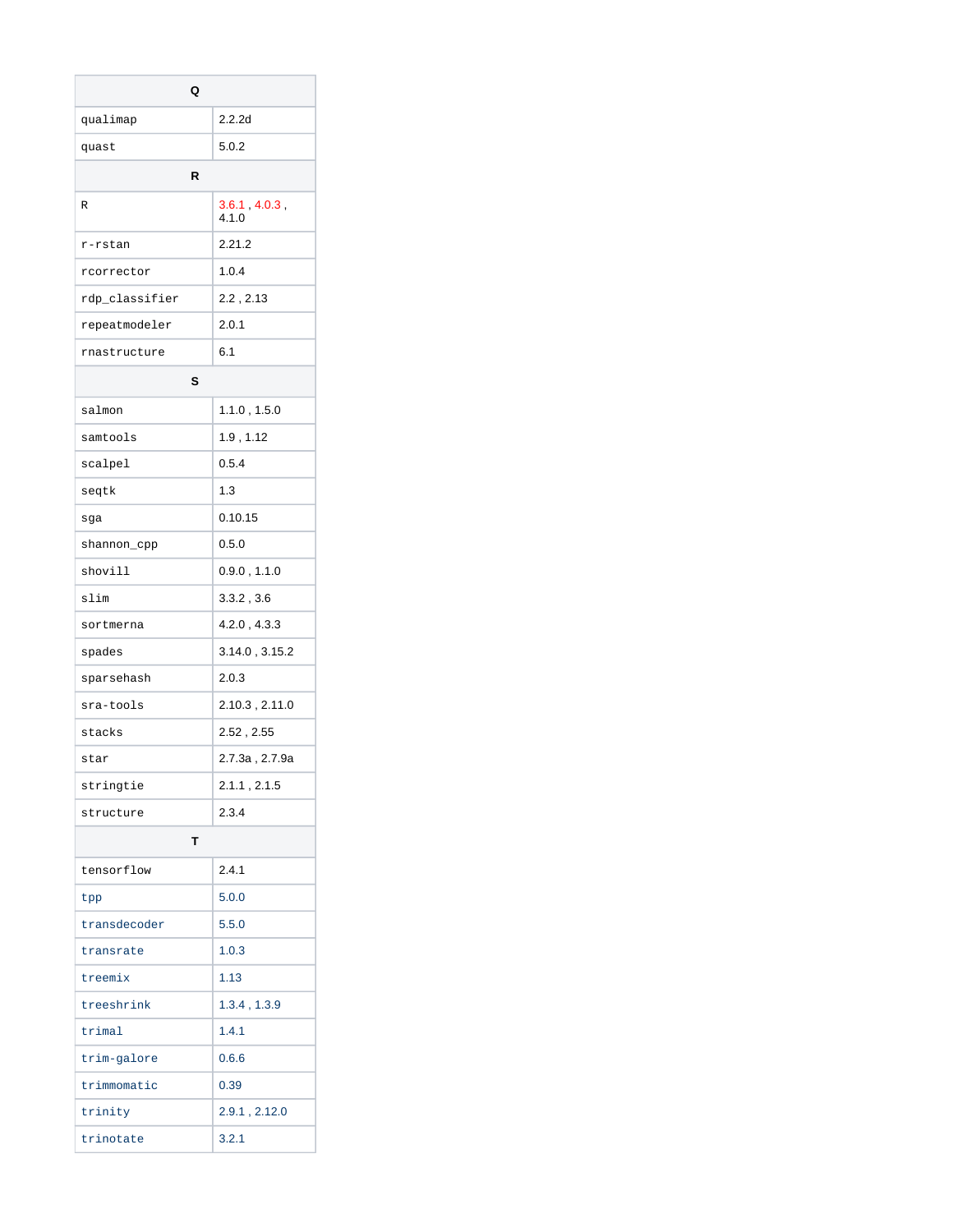| U         |                |
|-----------|----------------|
| ucsc-blat | 377            |
| v         |                |
| vcflib    | 1.0.2          |
| veftools  | 0.1.16         |
| velvet    | 1.2.10         |
| vsearch   | 2.14.2, 2.17.0 |

## **Custom Software Installations**

|           | A                                     |  |
|-----------|---------------------------------------|--|
| abyss     | 2.0.3                                 |  |
| admb      | 12.0                                  |  |
| anaconda2 | 2019.10                               |  |
| angsd     | 0.920                                 |  |
| armadillo | 10.1.0                                |  |
| augustus  | 3.3                                   |  |
| automake  | 1.14.1                                |  |
| в         |                                       |  |
| bamm      | 2.5.0                                 |  |
| bamaddrg  | 20180316                              |  |
| bamtools  | 2.4.1                                 |  |
| bayesass  | 3.04                                  |  |
| bayescan  | 2.1                                   |  |
| bayescenv | 1.1                                   |  |
| bazel     | 0.15.0                                |  |
| bcftools  | 1.3, 1.5, 1.7                         |  |
| beast     | $2.4.6$ , $2.4.8$ , $2.6.0$ , $2.6.1$ |  |
| bedtools  | 2.1.2                                 |  |
| bedtools2 | 2.25.0                                |  |
| bfast     | 0.6.5a                                |  |
| boost     | 1.73.0                                |  |
| bowtie    | 1.2.2                                 |  |
| bowtie2   | 2.3.4.1                               |  |
| С         |                                       |  |
| cd-hit    | 4.6.8                                 |  |
| cloog     | 0.18.4                                |  |
| cmake     | 3.13.4                                |  |
| colony2   | 20170630                              |  |
| conda3    | 2019.10                               |  |
| corset    | 1.07                                  |  |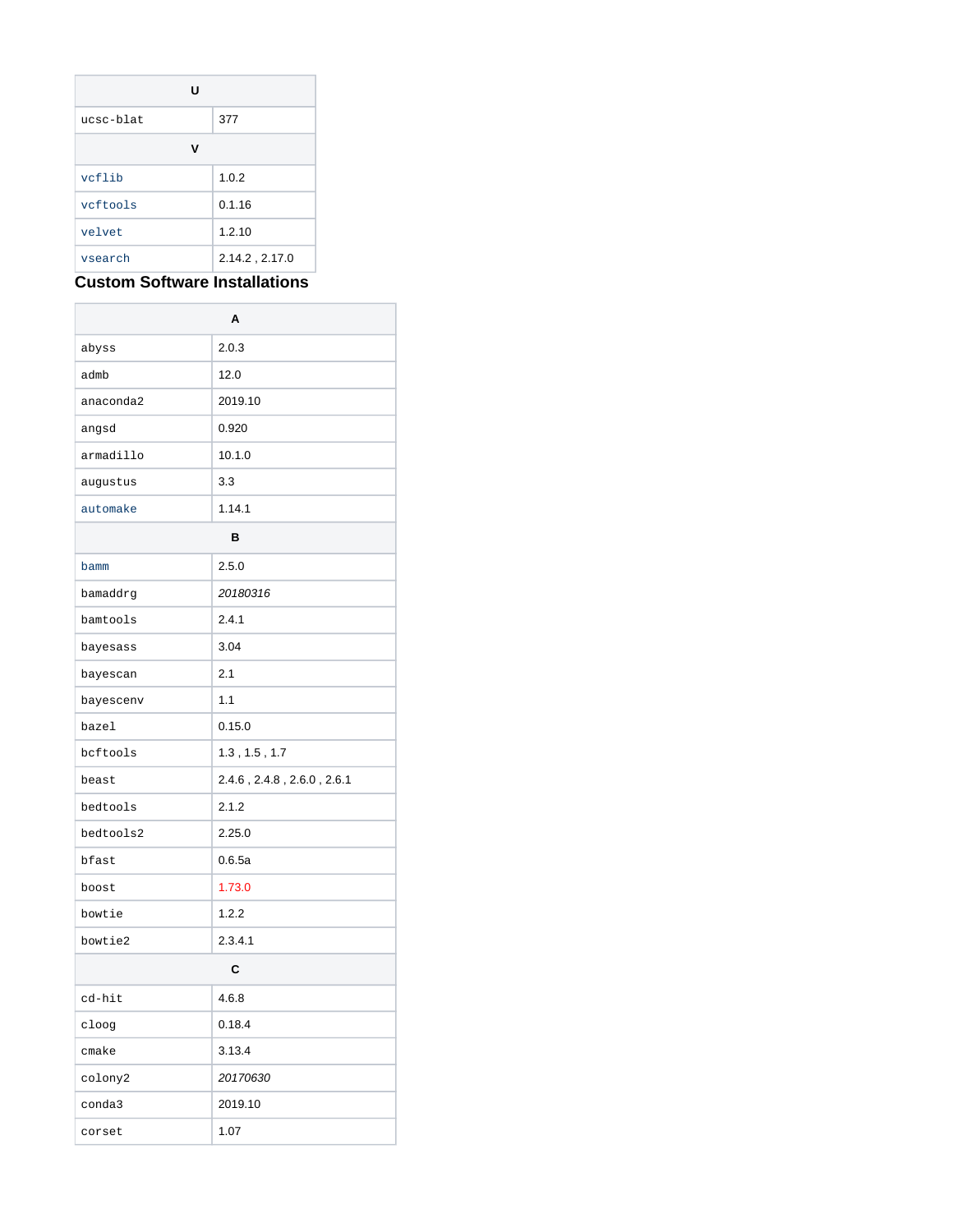| curl          | 7.58.0              |  |
|---------------|---------------------|--|
| D             |                     |  |
| diamond       | 0.9.22              |  |
| dmd           | 2.079.0, 2.096.0    |  |
| Е             |                     |  |
| exabayes      | 1.5                 |  |
| exiftool      | 10.60               |  |
| F             |                     |  |
| fasta         | 36.3.8g             |  |
| fastp         | 0.20.0              |  |
| fastqc        | 0.11.7              |  |
| fastsimcoal2  | 2.6.0.3             |  |
| faststructure | 20190710            |  |
| fastx         | 0.0.14              |  |
| ffmpeg        | 3.4.2               |  |
| fpart         | 1.0.0               |  |
| freebayes     | 1.3.1               |  |
|               | G                   |  |
| gblocks       | 0.91 <sub>b</sub>   |  |
| gcc           | 8.4 10.1            |  |
| gdal          | 2.2.3, 2.2.4, 3.0.1 |  |
| gdc           | 2.068.2             |  |
| glassfish     | 4.1.1               |  |
| glpk          | 4.65                |  |
| gmap          | 20180311            |  |
| gmp           | 6.1.2               |  |
| gmsh          | 3.0.6               |  |
| gnuplot       | 5.2.2               |  |
| gradle        | 4.6                 |  |
| graphbin      | 1.3                 |  |
| grass         | 7.4.0, 7.8.0        |  |
| gsl           | 2.4                 |  |
| gzip          | 1.9                 |  |
| Н             |                     |  |
| hdf5          | 1.10.1, 1.10.5      |  |
| hisat2        | 2.1.0               |  |
| hmmer         | 2.3.2, 3.1b2        |  |
| htslib        | 1.3, 1.5, 1.7       |  |
| hybpiper      | 1.3.1               |  |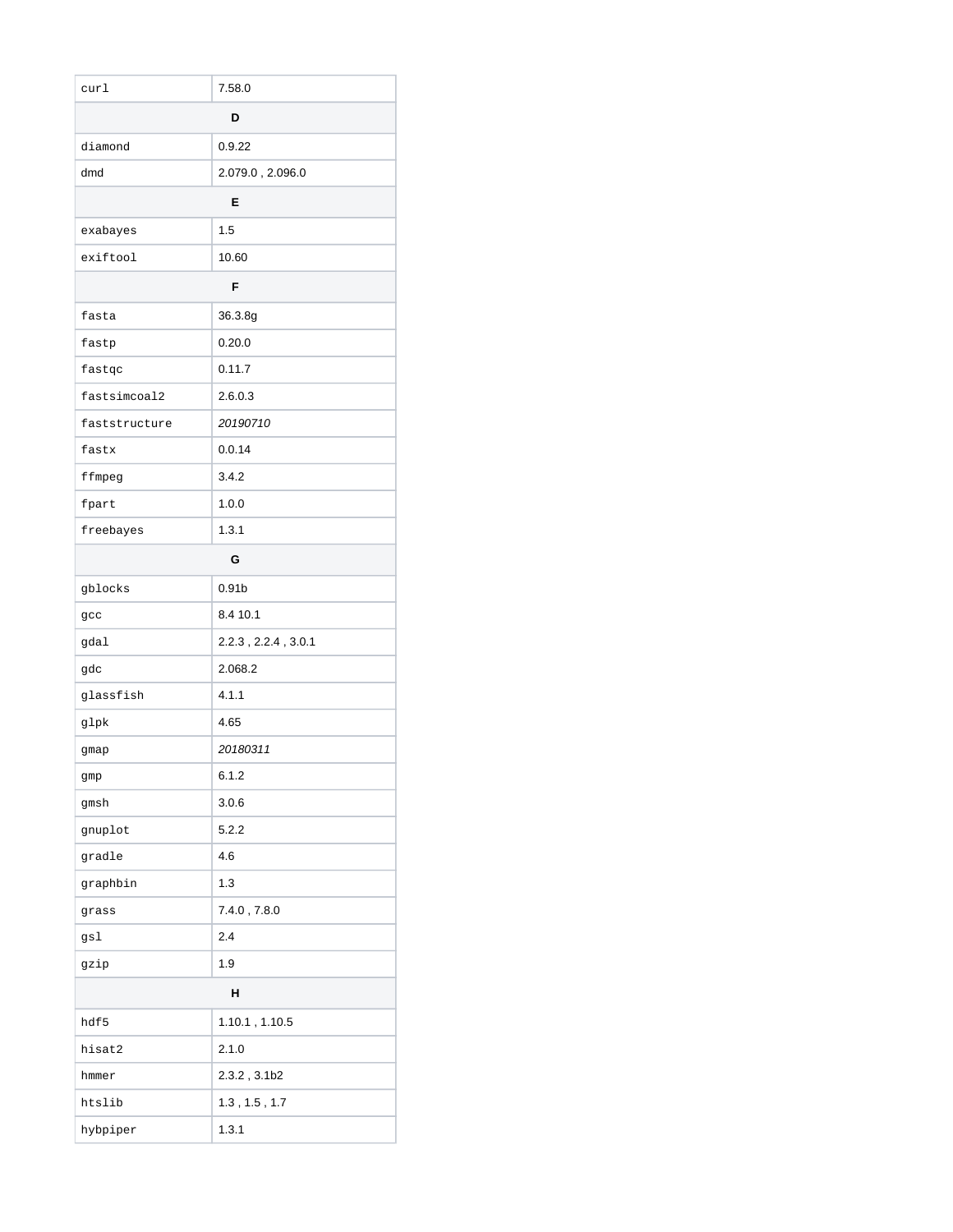| ı             |                             |  |
|---------------|-----------------------------|--|
| interproscan  | 5.47                        |  |
| iqtree        | 1.6.9, 2.0.8, 2.1.0         |  |
| isl           | 0.18                        |  |
| itsx          | 1.0.11                      |  |
|               | J                           |  |
| jags          | 4.3.0                       |  |
| java          | 1.6.0, 1.7.0, 1.8.0, 11.0.1 |  |
| jbigkit       | 2.1                         |  |
| jellyfish     | 2.2.10                      |  |
| jpeg          | 6 <sub>b</sub>              |  |
| julia         | $1.2.0$ , $1.4.1$ , $1.6.1$ |  |
|               | ĸ                           |  |
| kraken        | 1.0                         |  |
| L             |                             |  |
| lastz         | 1.04.00                     |  |
| libcerf       | 1.3                         |  |
| libffi        | 3.2.1                       |  |
| libgd         | 2.2.5                       |  |
| libgeotiff    | 1.4.2                       |  |
| libgtextutils | 0.7                         |  |
| libpng        | 1.6.34                      |  |
| libtiff       | 4.0.9                       |  |
| libtasn1      | 4.13                        |  |
| lzo           | 2.10                        |  |
| M             |                             |  |
| maespa        | 20180227                    |  |
| mafft         | 7.394                       |  |
| matlab        | 2018a, 2019b, 2020b         |  |
| megax         | 10.1.8                      |  |
| migrate       | 3.7.0                       |  |
| minimap2      | 2.17                        |  |
| molphy        | 2.3 <sub>b3</sub>           |  |
| mpc           | 1.1.0                       |  |
| mpfr          | 4.0.1                       |  |
| mrbayes       | 3.2.7                       |  |
| muscle        | 3.8.31                      |  |
| mvcli         | 4.1.13.31                   |  |
| N             |                             |  |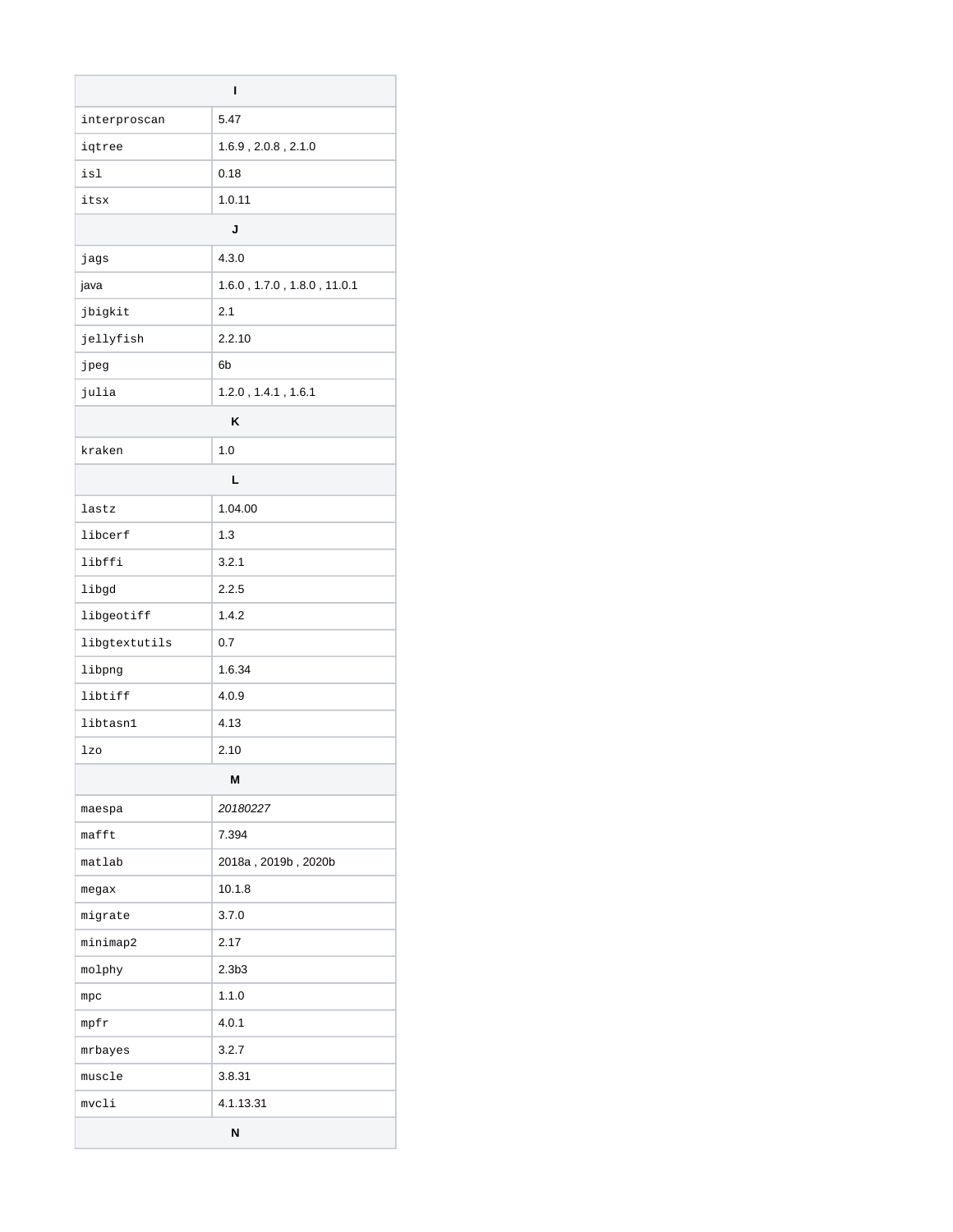| ncurses       | 6.1            |  |
|---------------|----------------|--|
| netbeans      | 8.2            |  |
| netcdf        | 4.6.0          |  |
| netcdffortran | 4.4.4          |  |
| netphos       | 1.0            |  |
| nettle        | 3.4            |  |
| NGSadmix      | 32             |  |
| nlopt         | 2.4.2          |  |
|               | О              |  |
| onedrive      | 2.4.11         |  |
| openblas      | 0.3.10         |  |
| opencoarrays  | 2.9.2          |  |
| openmpi       | 4.1.1          |  |
|               | P              |  |
| parallel      | 20180122       |  |
| paup          | 4b10, 4a154    |  |
| pbmpi         | 20180308       |  |
| pcre          | 8.41           |  |
| pcre2         | 10.31          |  |
| pear          | 0.9.10, 0.9.11 |  |
| perl          | 5.26.1         |  |
| petsc         | 3.10.0         |  |
| pftools       | 2.3            |  |
| pgdspider     | 2.1.1.2        |  |
| phyutility    | 2.7.1          |  |
| phyx          | 1.1            |  |
| picard        | 2.18.1         |  |
| pipits        | 1.5.0          |  |
| proj          | 4.9.3, 6.1.1   |  |
| psort         | 2              |  |
| python        | 2.7.14         |  |
| python3       | 3.6.5          |  |
| Q             |                |  |
| qgis          | 3.12.2         |  |
| R             |                |  |
| R             | 3.6.1          |  |
| r8s           | 1.8.1          |  |
| raxml         | 8.2.11         |  |
| rclone        | 1.53.1         |  |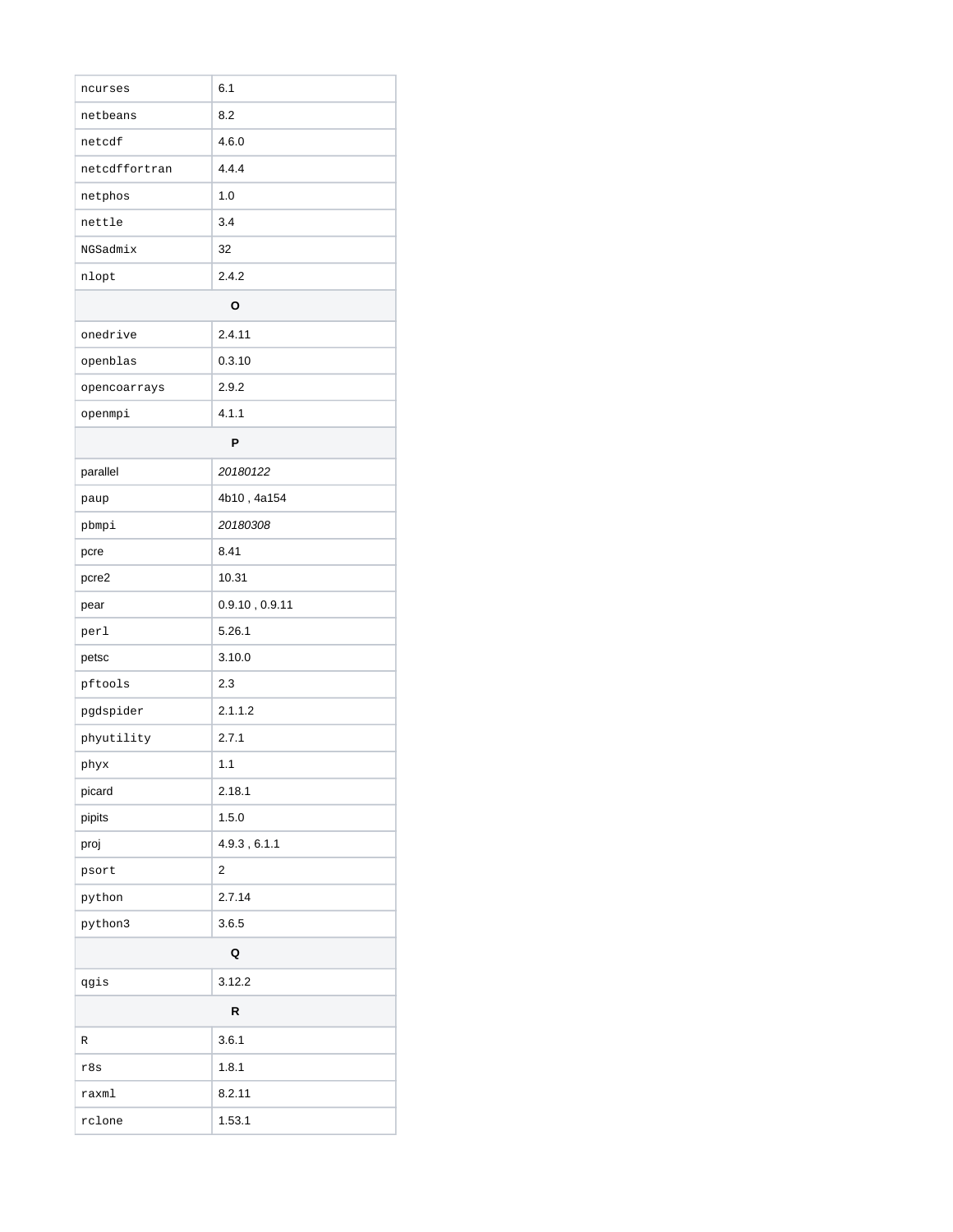| rdp_classifier | 2.12                          |  |
|----------------|-------------------------------|--|
| readline       | 7.0                           |  |
| rnammer        | 1.2                           |  |
| rsem           | 1.3.0, 1.3.1                  |  |
| rstudio        | 1.2.5001                      |  |
| ruby           | 2.5.0                         |  |
|                | S                             |  |
| salmon         | $0.9.1$ , $0.10.0$ , $0.13.1$ |  |
| samtools       | 1.3, 1.5, 1.7                 |  |
| secretomep     | 1.0                           |  |
| <b>SEG</b>     | 20180228                      |  |
| seqtk          | 1.3                           |  |
| signalp        | 3.2.4.1                       |  |
| slim (hydro.)  | ?                             |  |
| slim/SLiM      | 3.3                           |  |
| SOAPnuke       | 2.1.0                         |  |
| spades         | 3.12.0                        |  |
| sparsehash     | 2.0.3                         |  |
| sratools       | 2.9.0, 2.9.4                  |  |
| star           | 2.7.0e                        |  |
| stringtie      | 2.0.4                         |  |
| structure      | 2.3.4                         |  |
| swig           | 4.0.2                         |  |
|                | T                             |  |
| termcap        | 1.3.1                         |  |
| tiff           | 4.0.9                         |  |
| tiger          | 202001                        |  |
| tmhmm          | 2.0 <sub>c</sub>              |  |
| tophat         | 2.1.1                         |  |
| transdecoder   | 3.0.0                         |  |
| trimal         | 1.2                           |  |
| trimgalore     | 0.5.0                         |  |
| trimmomatic    | 0.38                          |  |
| trinityrnaseq  | 2.6.6                         |  |
| trinotate      | 3.0.1                         |  |
| U              |                               |  |
| units          | 2.16                          |  |
| ٧              |                               |  |
| vcflib         | 1.0.0                         |  |